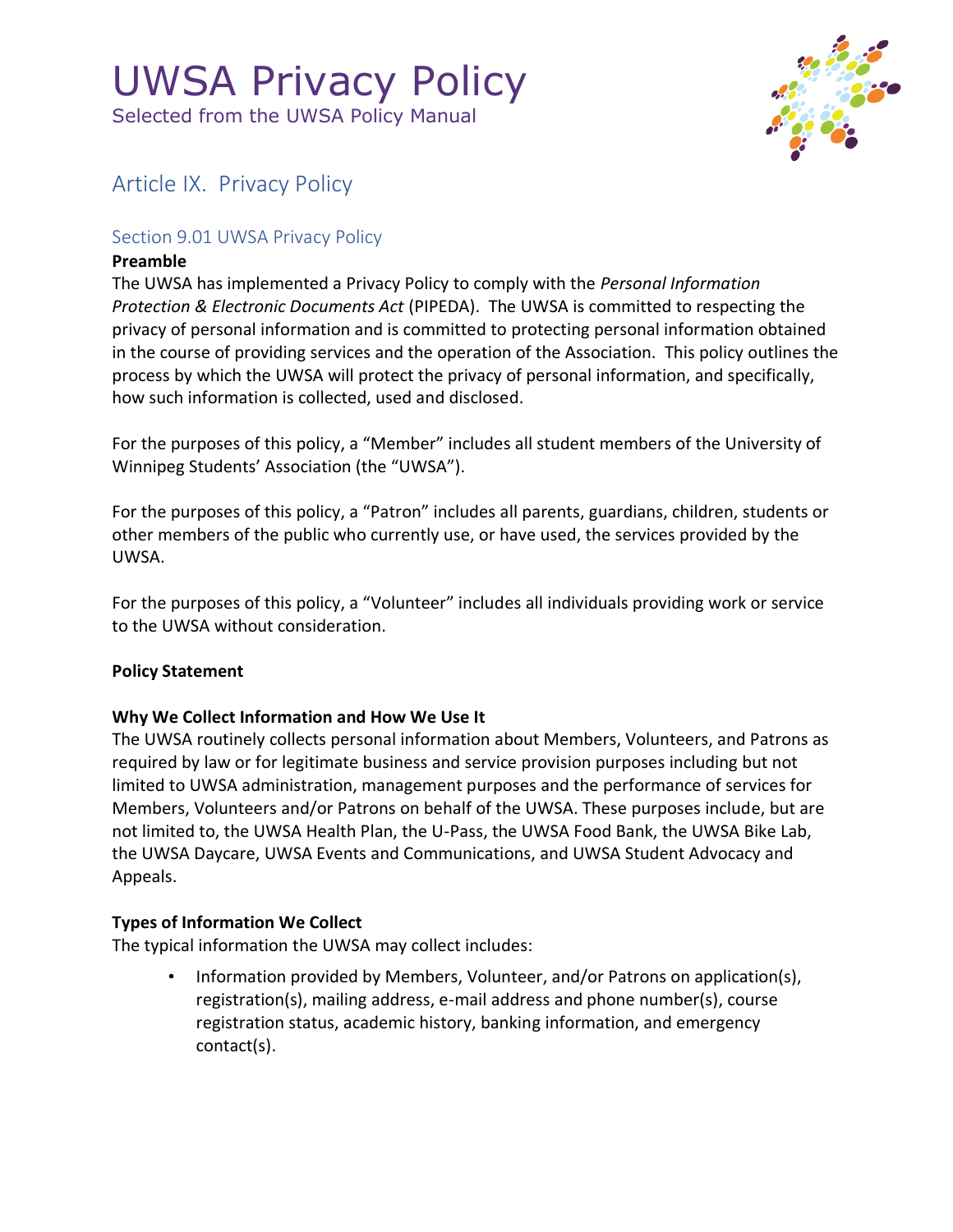Selected from the UWSA Policy Manual



- Medical, health or disability related information provided by members, volunteers or patrons and/or their health care providers for accommodation, benefits, insurance, advocacy, child care related or other legitimate purposes.
- Photographs or video of Patrons, Members or Volunteers.

#### **Limiting Collection and Sources of Information**

The UWSA will limit the collection and use of personal information to that which is necessary for the purposes we have identified to you (or as allowed by law), including without limitation, the purposes identified above, using means which are fair and lawful.

#### **Safeguarding Information**

The UWSA uses reasonable measures to protect personal information against loss or theft, unauthorized access, disclosure, copying, use, or modification with security safeguards appropriate to the sensitivity of the information. Our safeguards vary depending on the information's sensitivity, amount, distribution and format of the information and the method of storage.

The UWSA will permit only authorized employees and contractors, who are trained in the proper handling of personal information, to have access to your personal information. Employees and contractors who violate our Privacy Policy will be subject to our disciplinary process.

The UWSA is responsible for all personal information in our control. Although we cannot take responsibility for any theft, misuse, unauthorized disclosure, loss, alteration or destruction of data by a third party, we take reasonable precautions to prevent such unfortunate occurrences.

#### **When We Share or Disclose Your Information**

The UWSA will generally disclose personal information only as required by law or for legitimate business purposes including staff administration, management purposes and the performance of services.

However, in certain circumstances we may share information we have collected, including personal information. For example, we may preserve, use, or disclose your personal information if we believe that it is reasonably necessary to comply with a law, regulation, legal process, or governmental request; to protect the safety of any person; to protect the safety or integrity of our service; to address fraud, security, or technical issues; or to protect our rights or property or the rights or property of those who use our service. However, nothing in this Privacy Policy is intended to limit any legal defenses or objections that you may have to a third party's, including a government's, request to disclose your personal data.

#### **Consent**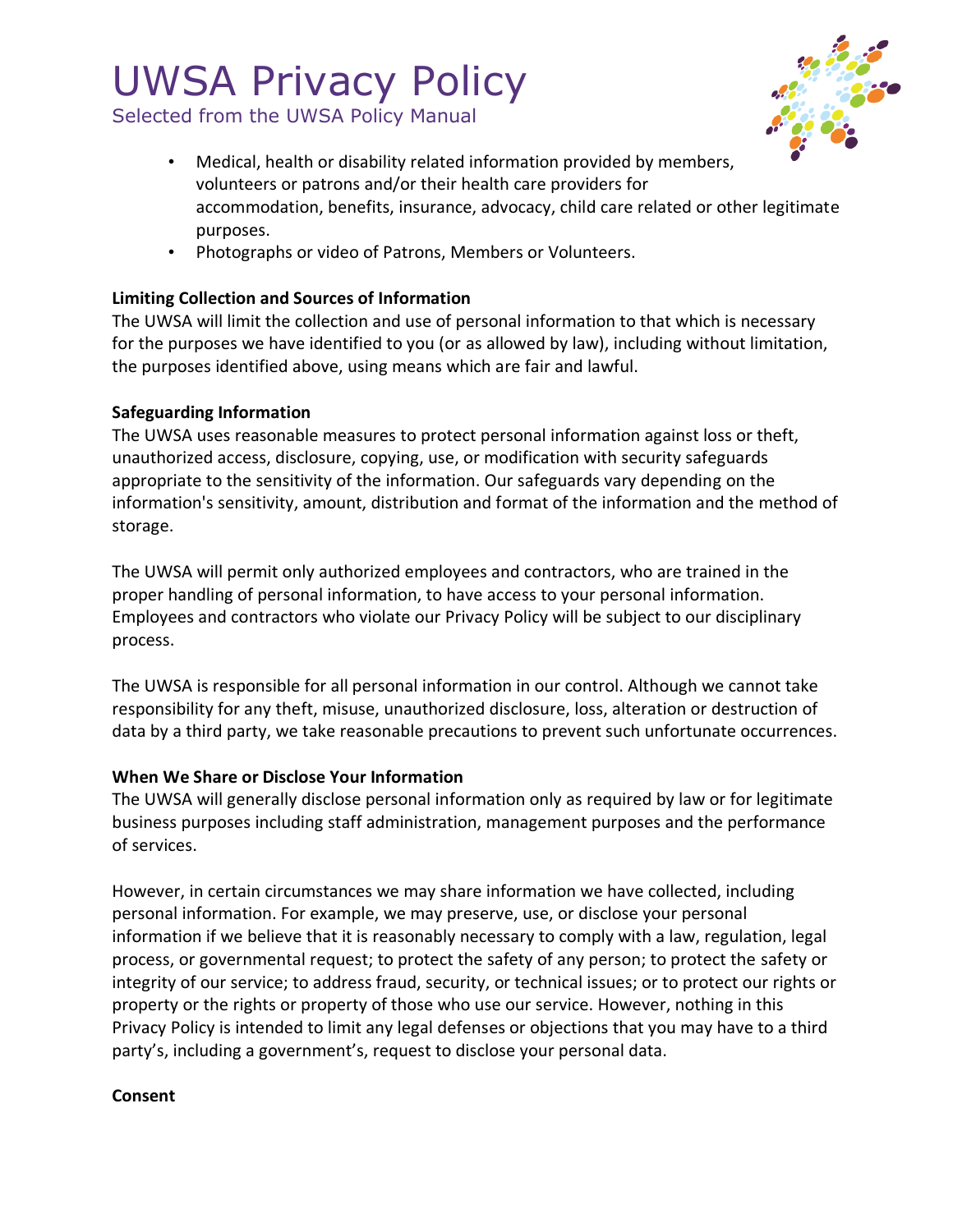Selected from the UWSA Policy Manual



In the event the UWSA plans to use and/or disclose personal information for purposes that are beyond those identified in this policy it will obtain consent for such use or disclosure.

#### **Retention Policies**

The UWSA retains personal information only as long as it is required for the purpose it was collected, or as required by law, or for legal reasons. The length of time personal information is retained varies depending on the purpose for which the information was collected. This period may extend beyond the end of your relationship with us but only for so long as it is legally necessary for us to have sufficient information to respond to any issue that may arise at a later date. When your information is no longer needed for the purposes it has been collected we will destroy, delete, erase or convert your information to an anonymous form.

#### **Accuracy**

The UWSA endeavors to keep all personal information that we have in our possession or control as accurate, complete and up-to-date as necessary for the purposes for which it is used. We will update personal information only if it is necessary for the purposes for which it was collected and if the information is used on an ongoing basis. We also rely on our Patrons, Members and Volunteers to keep certain personal information accurate, complete, and current, such as a change in address or phone number.

Despite our efforts, errors sometimes do occur. Should an individual identify that we hold incorrect or out-of-date personal information about them, we will endeavor to make the proper changes if necessary. Where appropriate and applicable, we will communicate these changes to other parties who may have unintentionally received incorrect personal information from us.

#### **Individual Access**

Upon written request, the UWSA will inform individuals of the existence, use, and disclosure of their personal information and will afford access to it. Individuals are entitled to challenge the accuracy and completeness of the information and have it amended as appropriate.

In certain situations, we may not be able to provide access to all the personal information we hold about an individual. For example, where the information would reveal personal information about a third party; is subject to legal privilege; contains other confidential information which would be revealed; is information that was generated in the course of a formal dispute resolution process; relates to an investigation of a breach of agreement or contravention of laws; cannot be disclosed for other legal or security reasons; or is prohibitively costly to provide.

#### **Challenging Compliance**

Any individual may challenge UWSA compliance with privacy laws. To initiate a challenge, an individual may begin by contacting our Privacy Officer. The Privacy Officer will investigate and